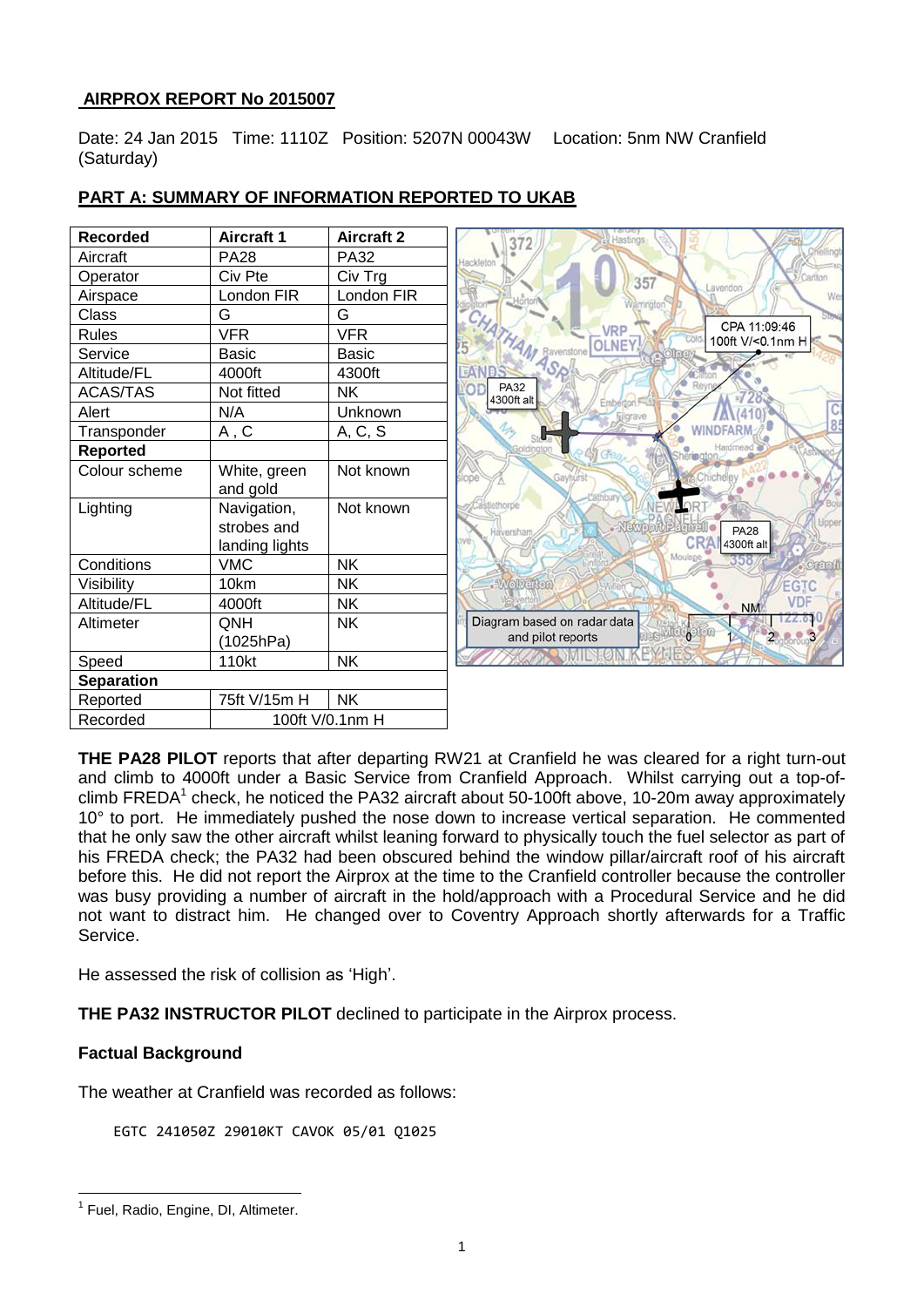#### **Analysis and Investigation**

## **CAA ATSI**

CAA ATSI had access to the PA28 pilot's report. No report was available from the PA32 pilot and neither aircraft reported the Airprox on RTF or subsequently to Cranfield. As a result, no reporting action was taken by Cranfield. The PA28 was in receipt of a Basic Service from Cranfield Approach. The controller was providing a combined Aerodrome and Approach Control Service without the aid of surveillance equipment. The controllers' workload was assessed as medium.

At 1103:00 the PA28 departed VFR from Cranfield's RW21 with a right turn out. On departure, the PA28 had been in receipt of an Aerodrome Control Service and, although the service was not changed, the PA28 pilot reported being in receipt of a Basic Service. At 1106:00 the PA28 pilot reported passing 3000ft climbing to 4000ft on QFE. The controller passed the QNH 1025 which was acknowledged by the PA28 pilot.

At 1108:17 the PA32 contacted Cranfield Approach and reported VFR, 8nm northwest of Cranfield at 4300ft requesting a Basic Service and permission to join the hold. The controller advised the PA32 pilot he had previously booked a ten thirty training slot and that, due to other aircraft which had also booked training, Cranfield was unable to accommodate the PA32's request for training in the hold. After an RTF exchange which ended at 1109:30, a Basic Service was agreed, and the PA32 indicated his intention to return to Oxford.

At this point the two aircraft were 4.4nm northwest of Cranfield Airport. The horizontal distance between the two aircraft was 0.8nm and the PA28 was shown 100ft above the PA32 – Figure 1.



Figure 1 – Swanwick MRT at 1109:30

At 1109:39 the PA28 was indicating 4300ft and had made a slight left turn. The PA32 was indicating 4400ft. At 1109:47 (CPA) the PA28 passed 0.1nm southwest of the PA32 and was indicating 100ft below – Figure 2.



Figure 2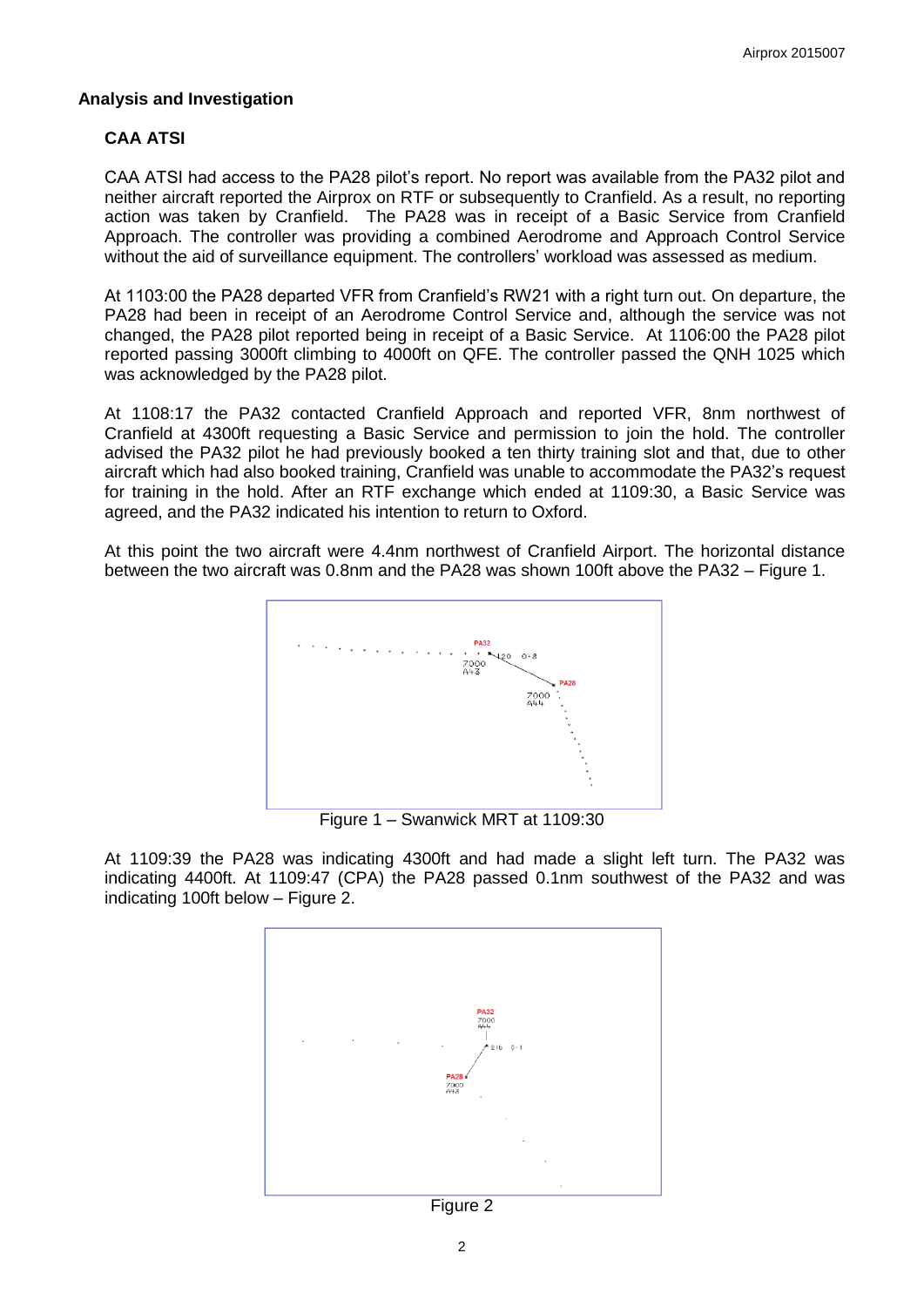No report was made on the RTF regarding the Airprox or the proximity of another aircraft. The two aircraft continued without further incident.

Both aircraft had been in receipt of a Basic Service where the avoidance of other traffic is solely the pilot's responsibility and the controller was not required to monitor the flight**<sup>2</sup>** .

ATS is provided for the purpose of giving advice and information useful for the safe and efficient conduct of flights. This may include weather information, changes of serviceability of facilities, conditions at aerodromes, general airspace activity information, and any other information likely to affect safety. The avoidance of other traffic is solely the pilot's responsibility.

#### **UKAB Secretariat**

The PA28 and PA32 pilots shared an equal responsibility for collision avoidance and not to fly into such proximity as to create a danger of collision<sup>3</sup>. The incident geometry is considered as converging, and therefore the PA32 pilot was required to give way to the PA28 $4$ .

#### **Summary**

An Airprox was reported when a PA28 and a PA32 flew into proximity at 1110 on Saturday  $24<sup>th</sup>$ January 2015. Both pilots were receiving a Basic Service from Cranfield Approach.

#### **PART B: SUMMARY OF THE BOARD'S DISCUSSIONS**

Information available consisted of a report from the pilot of the PA28, transcripts of the relevant RT frequencies, radar photographs/video recordings, reports from the air traffic controllers involved and reports from the appropriate ATC and operating authorities.

Members of the Board were unanimous in expressing their dismay at the PA32 Instructors' attitude to flight safety by refusing to partake in the Airprox reporting process. They commented that it was only by the open and honest reporting of Airprox that vital flight safety lessons could be learnt; a process which the Instructor himself had no doubt benefited from in the past. Furthermore, it was considered that, as an instructor, he had even more of a responsibility to set a good example to his students and the wider GA aviation community by contributing fully. In this respect, the Board were at pains to remind all those who had been involved in an Airprox event that confidentiality was a key part of the process, which was intended only to understand the causes and risks of an incident without apportioning blame or culpability. Names and identities were only submitted during reporting in order to allow the UKAB Secretariat to enable incident tracking, investigation and follow-up responses; they were not released outside this small team and, moreover, all report material was destroyed after the reporting process was complete.

Turning to the event itself, the Board agreed that this was a relatively straightforward encounter between two aircraft whose pilots were carrying out normal activity in Class G airspace under the principles of see-and-avoid. Both pilots were in receipt of a Basic Service from Cranfield, which had no surveillance capability and therefore could not assist in providing Traffic Information other than procedurally. The PA28 pilot's report highlighted the need to pro-actively counter the problems of cockpit obscuration by moving one's head to ensure an effective lookout. The Board considered that it had been fortunate indeed that he had done so by happenstance whilst conducting his FREDA checks. The Board also noted that the PA32 pilot had contacted Cranfield Approach 1min 30sec prior to CPA and, although they were not aware of the exact contents of the discussion, surmised that there would have been numerous references to the potential for the PA32 to enter the hold from the West (albeit this was ultimately refused). The Board highlighted that this also potentially provided a separate source of situational awareness to the PA28 pilot if he had been able to correlate these

<sup>&</sup>lt;u>.</u><br><sup>2</sup> CAP774, Chapter 2, Paragraph 2.1

 $3$  SERA 3205 (Proximity).

 $4$  SERA 3210 (Right of way).